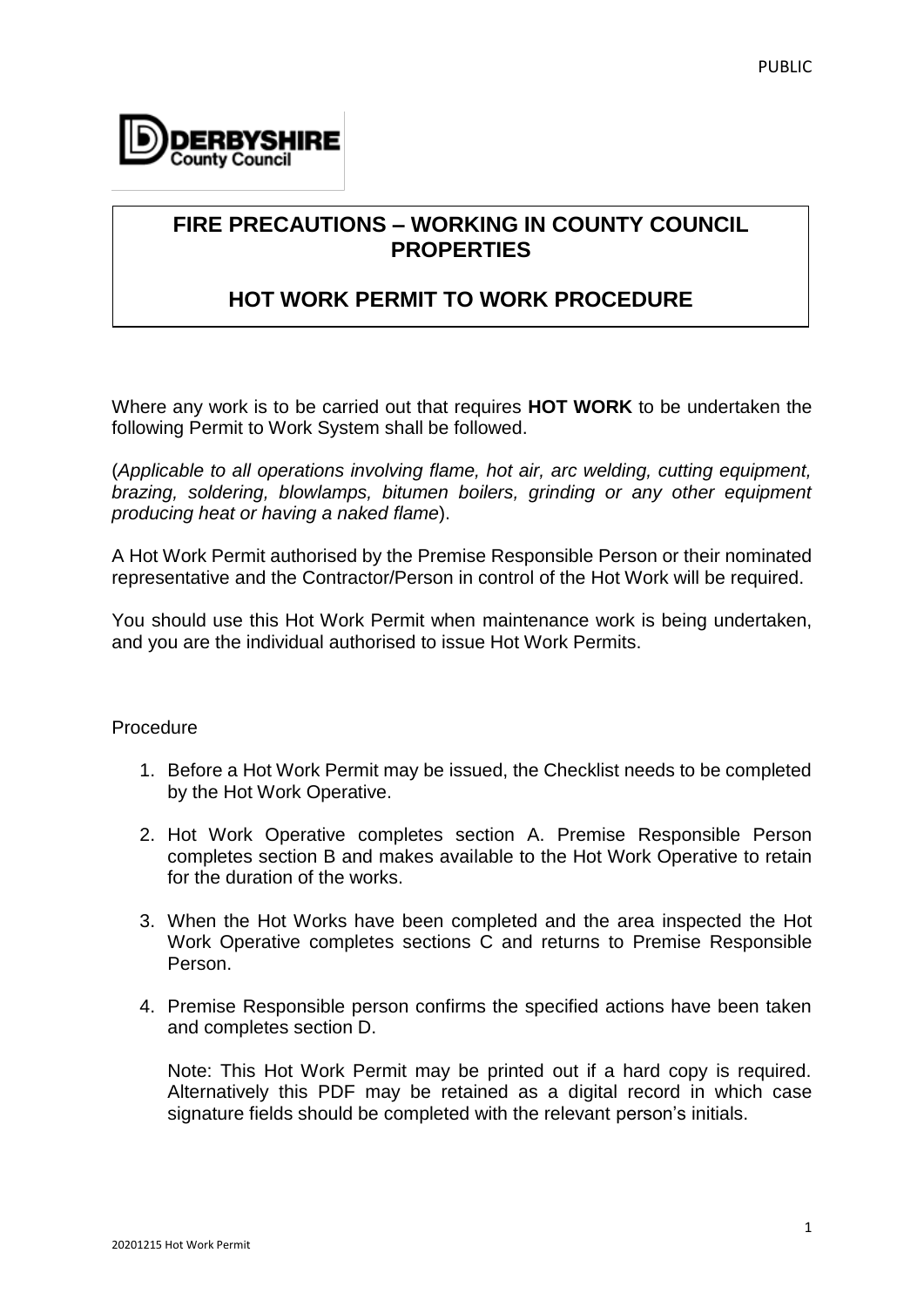| <b>Issuing Person:</b> | Permit No: |
|------------------------|------------|
|------------------------|------------|

| A - PROPOSAL (to be completed by the person responsible for carrying out the work)                  |             |  |
|-----------------------------------------------------------------------------------------------------|-------------|--|
| <b>Building</b>                                                                                     |             |  |
| Exact Location of                                                                                   |             |  |
| Proposed Work                                                                                       |             |  |
| Nature of Work to be                                                                                |             |  |
| Undertaken                                                                                          |             |  |
| I have completed and submitted the checklist and understand the scope of work and precautions to be |             |  |
| taken                                                                                               |             |  |
| Signed:                                                                                             | Print Name: |  |
| Date:                                                                                               | Position:   |  |
| Contractor Company                                                                                  |             |  |

| B - AGREEMENT (to be completed by the Premise Responsible Person - Permit issuer)                                                                                                                                                                                                                                                                                                                                                                                                                                                                   |       |                    |  |
|-----------------------------------------------------------------------------------------------------------------------------------------------------------------------------------------------------------------------------------------------------------------------------------------------------------------------------------------------------------------------------------------------------------------------------------------------------------------------------------------------------------------------------------------------------|-------|--------------------|--|
| This Hot Work Permit is issued subject to the following conditions                                                                                                                                                                                                                                                                                                                                                                                                                                                                                  |       |                    |  |
| <b>Issue of Permit</b>                                                                                                                                                                                                                                                                                                                                                                                                                                                                                                                              | Date: | Time:              |  |
| <b>Expiry of Permit</b>                                                                                                                                                                                                                                                                                                                                                                                                                                                                                                                             |       | Time:              |  |
| t it is not desirable to issue permits for protracted periods. Fresh permits should be issued where, for<br>example, work extends from morning to afternoon.                                                                                                                                                                                                                                                                                                                                                                                        |       |                    |  |
| A FINAL CHECK OF THE WORK AREA SHALL BE MADE<br>NOT BEFORE (120 mins after Hot Work complete)                                                                                                                                                                                                                                                                                                                                                                                                                                                       |       | Time:              |  |
| <b>Additional conditions</b><br>required                                                                                                                                                                                                                                                                                                                                                                                                                                                                                                            |       |                    |  |
| The above location has been examined and the precautions checklist that accompanies this form has been<br>complied with. The contractor has provided a risk assessment that considers that there is no reasonably<br>practicable alternative to doing the job using hot work and I have been provided with evidence of<br>appropriate Public Liability Insurance*.<br>* Evidence is not required where DCC Corporate Property are undertaking the Hot Works as appropriate<br>Public Liability Cover exists under the Councils insurance provision. |       |                    |  |
| Signed:                                                                                                                                                                                                                                                                                                                                                                                                                                                                                                                                             |       | <b>Print Name:</b> |  |
| Date:                                                                                                                                                                                                                                                                                                                                                                                                                                                                                                                                               |       | Position:          |  |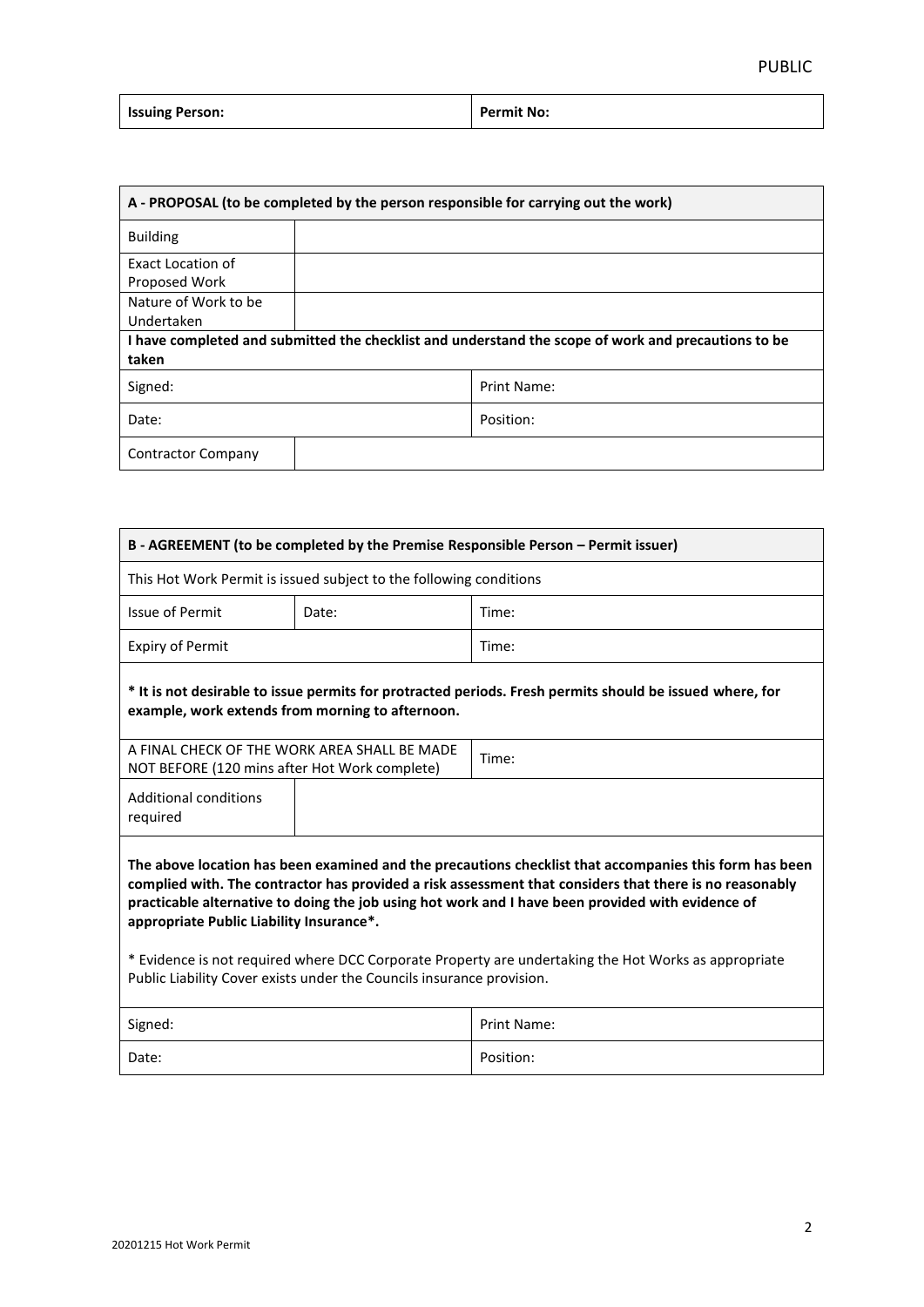| C - FOLLOWING COMPLETION OF WORK (to be completed by the contractor responsible for the work. The                                                                                                                                       |             |   |  |
|-----------------------------------------------------------------------------------------------------------------------------------------------------------------------------------------------------------------------------------------|-------------|---|--|
| permit should then be returned to the issuer)                                                                                                                                                                                           |             |   |  |
| The work area and all adjacent areas to which sparks and heat might have spread (such as floors                                                                                                                                         |             |   |  |
| below and above and areas on other sides of walls) have been inspected and found to be free of                                                                                                                                          |             |   |  |
| smouldering materials and flames.                                                                                                                                                                                                       |             |   |  |
| Stub ends of welding rods and other hot waste materials have been removed and disposed of                                                                                                                                               |             | Г |  |
| safely.                                                                                                                                                                                                                                 |             |   |  |
| Any isolated automatic fire detectors or detection zones have been reinstated.                                                                                                                                                          |             | Г |  |
| All equipment, including gas cylinders, has been removed to a safe area.                                                                                                                                                                |             | Г |  |
| TIME INSPECTION COMPLETED: (this must be at least 60 minutes after work has been completed<br>followed by further checks being made at regular intervals, of no more than 20 minutes, up to<br>120 minutes after cessation of hot work) |             |   |  |
| Signed:                                                                                                                                                                                                                                 | Print Name: |   |  |
| Date:                                                                                                                                                                                                                                   | Position:   |   |  |

| <b>D - SIGN OFF BY ISSUER OF PERMIT</b>                                                                                              |             |  |
|--------------------------------------------------------------------------------------------------------------------------------------|-------------|--|
| The hot work has been completed. Any detector(s) or zones of the fire alarm system that were isolated<br>have been fully reinstated. |             |  |
| Signed:                                                                                                                              | Print Name: |  |
| Date:                                                                                                                                | Position:   |  |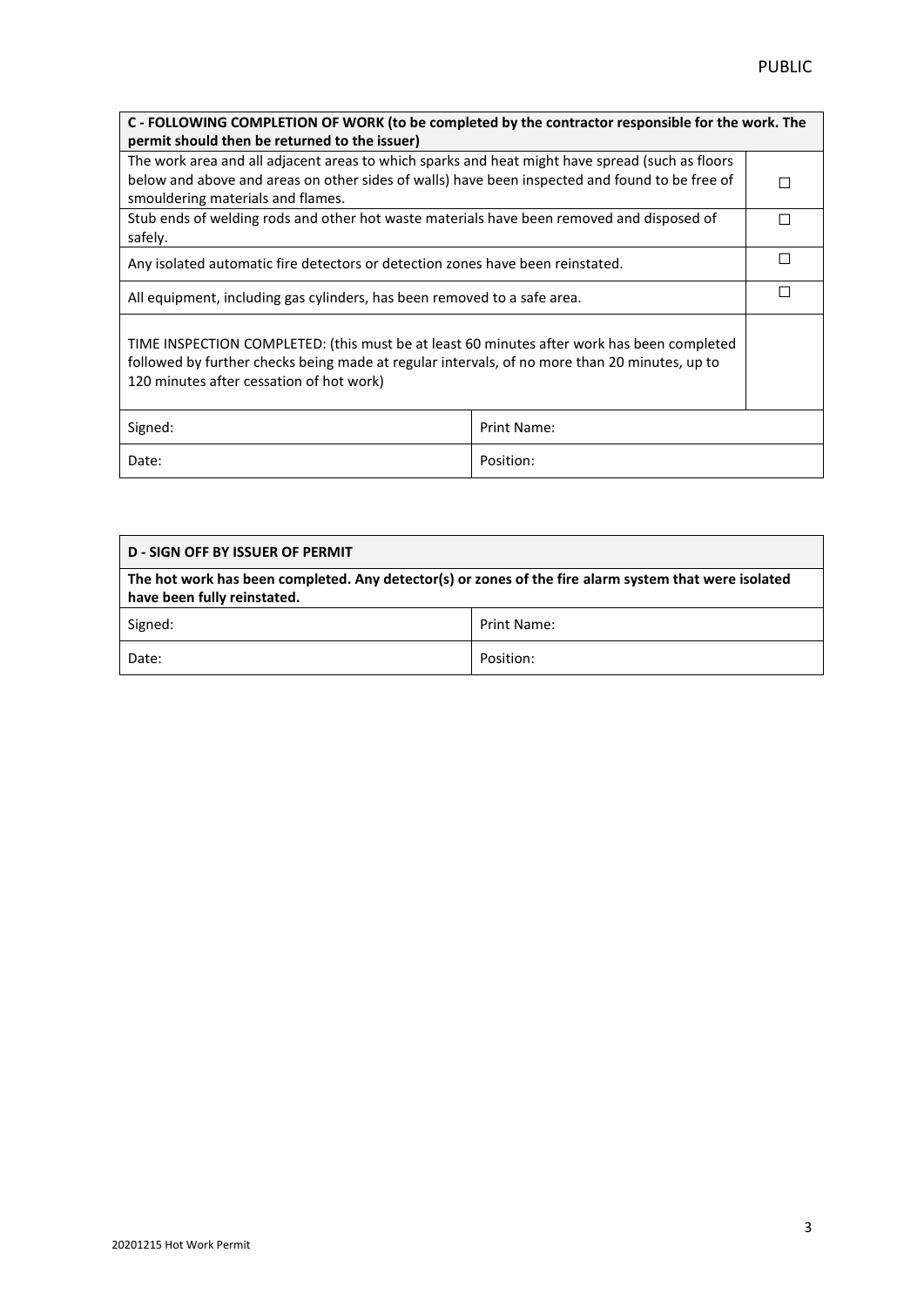### **HOT WORK PERMIT – CHECKLIST**

**The following checks should be carried out by the hot work operative at the hot work site prior to commencing hot work. The person carrying out these checks should tick the appropriate boxes, and then return the Checklist to the Hot Work Permit issuer.**

|  | <b>Issuing Person:</b> |  |
|--|------------------------|--|

**Permit No:** 

**GENERAL**

**Wherever practicable the use of hot work should be avoided and a safer way employed. If you cannot comply with the following points, do not go ahead with the hot work.**

#### **FIRE PROTECTION**

| Where sprinklers are installed, they are operative. (In sprinklered premises, hot work should<br>not be carried out when the water supply to the sprinkler system is shut off.) | □      |
|---------------------------------------------------------------------------------------------------------------------------------------------------------------------------------|--------|
|                                                                                                                                                                                 |        |
| Where an automatic fire detection system has been installed, it will be kept operative. Only the                                                                                | П      |
| zone where the hot work is being carried out will be isolated for the period whilst hot work is in                                                                              |        |
| progress.                                                                                                                                                                       |        |
| A trained person not directly involved with the work will provide a continuous fire watch during                                                                                | □      |
| the period of hot work. Following completion of each period of the work, the continuous fire                                                                                    |        |
| watch will remain in place for at least 60 minutes after work is completed, followed by further                                                                                 |        |
| checks being made at regular intervals, of no more than 20 minutes, up to 120 minutes after                                                                                     |        |
| cessation of hot work, before the permit is signed off. This is to ensure that the working area                                                                                 |        |
| and all adjacent areas, including the floors below and above, and areas on the other sides of                                                                                   |        |
| walls, screens, partitions and above false ceilings are free of smouldering materials and flames.                                                                               |        |
| The fire watch periods should be extended where this has been determined necessary by a                                                                                         |        |
| suitable and sufficient fire risk assessment.                                                                                                                                   |        |
| At least two appropriate extinguishers are immediately available. The personnel undertaking                                                                                     | □      |
| the work and providing the fire watch are trained in their use.                                                                                                                 |        |
| Personnel involved with the work and providing the fire watch are familiar with the means of                                                                                    |        |
| escape and method of raising the alarm/calling the fire brigade.                                                                                                                | □      |
| PRECAUTIONS WITHIN 10m (MINIMUM) OF THE WORK                                                                                                                                    |        |
| Combustible materials have been cleared from the area. Where materials cannot be removed,                                                                                       |        |
| protection has been provided by non-combustible or purpose-made blankets, drapes or                                                                                             | $\Box$ |
| screens.                                                                                                                                                                        |        |
|                                                                                                                                                                                 | □      |
| Flammable liquids have been removed from the area.                                                                                                                              |        |
| Floors have been swept clean. Combustible floors have been covered with overlapping sheets                                                                                      |        |
| of non-combustible material or wetted and liberally covered with sand. All openings and gaps                                                                                    | □      |
| (combustible floors or otherwise) are adequately covered.                                                                                                                       |        |
| Protection (non-combustible or purpose-made blankets, drapes or screens) has been provided                                                                                      |        |
| for:                                                                                                                                                                            |        |
| walls, partitions and ceilings of combustible construction or surface finish; and                                                                                               | □      |
| all holes and other openings in walls, partitions and ceilings through which sparks<br>$\bullet$                                                                                | □      |
| could pass.                                                                                                                                                                     |        |
|                                                                                                                                                                                 |        |
| Where work is being carried out on building panels, an assessment has been made of insulating                                                                                   | □      |
| or other materials behind or forming the core of the panels.                                                                                                                    |        |
| Combustible materials have been moved away from the far side of walls or partitions where                                                                                       | $\Box$ |
| heat could be conducted, especially where these incorporate metal.                                                                                                              |        |
|                                                                                                                                                                                 |        |
| Enclosed equipment (tanks, containers, dust collectors etc) has been emptied and tested, or is<br>known to be free of flammable concentrations of vapour or dust.               | □      |